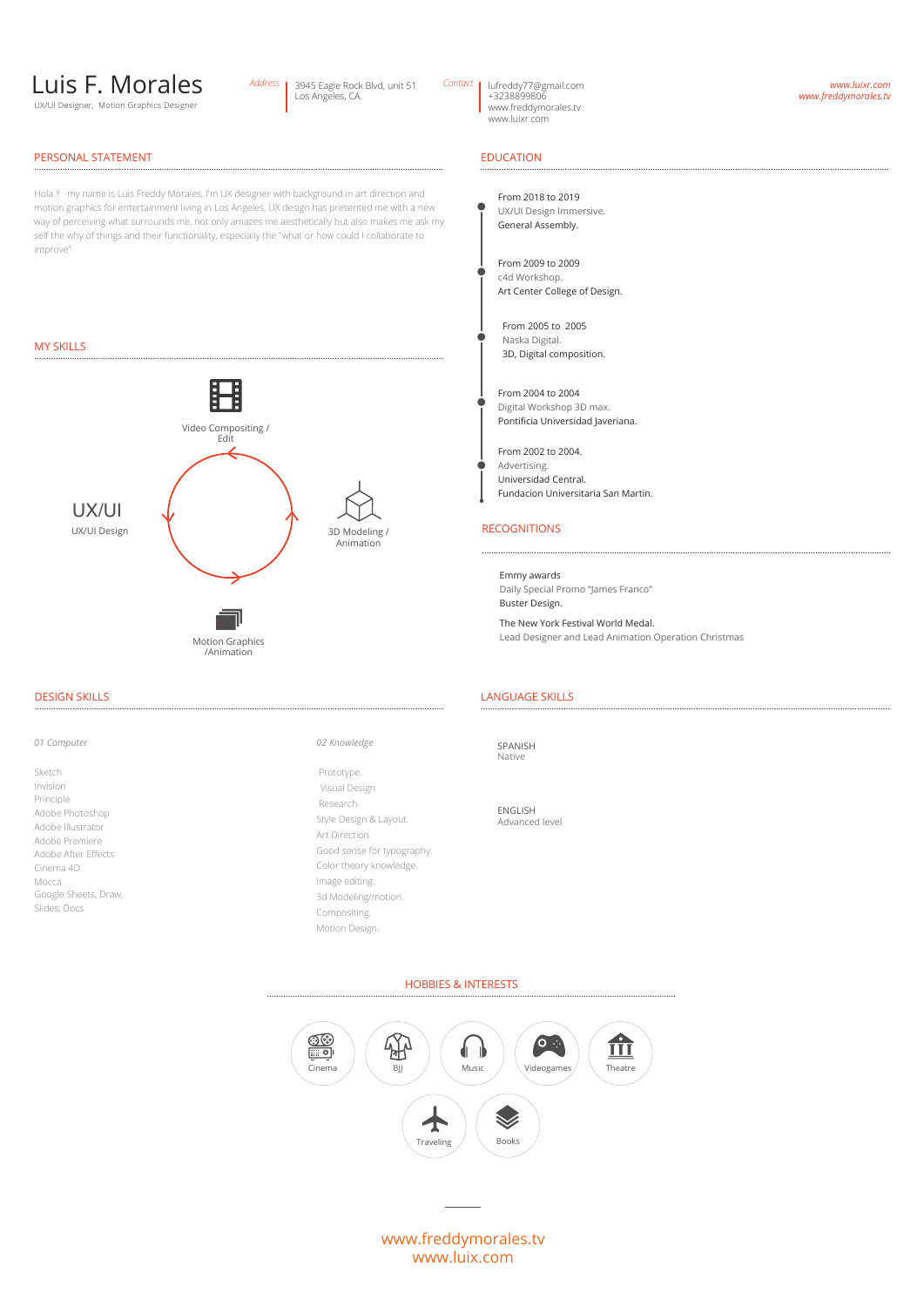## Luis F. Morales

UX/UI Designer, Motion Graphics Designe

3945 Eagle Rock Blvd, unit 51 Los Angeles, CA. 90065 Address 3945 Eagle Rock Blvd, unit 51 Contact | lufreddy77@gmail.com<br>| Los Angeles, CA. | +3238899806

www.freddymorales.tv www.luixr.com

*www.luixr.com www.freddymorales.tv*

#### WORK EXPERIENCE

Motion graphics/Designer artist and the content of the content of the content of the content of the December 2009 - Present

Motion Graphic Designer at Deluxe Entertainment Services Group January 2017 Motion title designer/locations

Motion Graphics Designer at Intel Corporation **December 2016 December 2016** Design and Animate different shots for the CES Intel presentation in Las Vegas 2017

.......................................................................................................................................................................................

Motion Graphics Designer at Imaginary Forces November 2016 Motion Designer for Documentaries and TV. Show promos.

Motion Graphics Designer at Fuse Media Inc. September 2016 - October 2016 - October 2016 Motion Designer for Promo and campaigns of Fuse TV. Shows

Motion Graphics Designer at Buddha Jones June 2016 - August 2016 - August 2016 - August 2016 Designing and animating different movie titles and videogames

Motion Graphic Designer at Baked FX May 2016 Animation for Calvin Harris - "Rhiana This Is What You Came for" Videoclip

Motion Graphic Designer at Skechers April 2016 - May 2016 - May 2016 - May 2016 - May 2016 - May 2016 - May 2016 Design and animate for TV and Screen advertising for Skechers

Motion Graphic Designer at Digital Kitchen March 2016 **March 2016** March 2016 March 2016 Design and Animate different shots for different commercials, Internet content and TV promotions

Motion Graphic Designer at The Famous Group March 2016 **March 2016** March 2016 Designing and animating TV spots and court projection mapping

Motion Graphic Designer at Colour Movie **February 2016** - March 2016 - March 2016 - March 2016 - March 2016 Design and Animate different shots for Time Warner Channel "Dodgers baseball Promotions"

Motion Graphics Animator/Designer at Radley Studios August 2015 - January 2016 Motion Graphics Animator for different TV shows and ad commercials as AMEX American Express, Shark-week, Discovery Channel.

Motion Graphics Animator/Designer Hounds-tooth February 2015 - August 2015 Designer and Animator for different TV shows and campaigns as NBC, NBC Universo-Beach Soccer World cup, CMT.

Motion designer/Animator at Big Machine January 2014 - April 2014 Freelance Motion and designer and animator for different campaigns and companies as NFL, Disney, NAACP awards, etc...

Motion designer/Animator at WeareRoyale **December 2014** December 2014 Animation for Time Warner promo campaigns

Art direction/designer/animator Artifact Studios **June 2013** - November 2013 Art Direction/ Animation for different video games and commercials as Disney Infinity, ESRI, etc...

Motion Designer/Art Director at Ayzenberg **October 2012 - March 2016** October 2012 - March 2016 Art Direction / Animation spots for #1 video games in the industry as Batman, The Walking Dead, etc...

Motion Designer at designer at Radley Studios **June, August 2011** June, August 2011 Design and animate Discovery channel TV promo campaigns...

Pistolera Post May-June 2011 - 2011 - 2011 - 2011 - 2011 - 2011 - 2011 - 2011 - 2011 - 2011 - 2011 - 2011 - 2011 - 2011 - 2011 - 2011 - 2011 - 2011 - 2011 - 2011 - 2011 - 2011 - 2011 - 2011 - 2011 - 2011 - 2011 - 2011 - 20 Motion graphics artist Animation for Verizon Campaign.

Motion Designer at PlayStation **January 2011 January 2011 January 2011** Animate credits and concept art shots for pitching video games.

Motion Designer Artist at Gelcom September 2011 and September 2011 and September 2011 Design/Animate for Time warner and Lego Campaign

Motion Designer at The Famous Group August-October 2010 Design and animate different TV. Promotions and court projection mapping for Different sports teams in the NHL, NBA, NFL, etc...

Motion Design artist at Buster Design Group March 2009 - December 2009 - December 2009 Animation for opening show of American idol 2009 and 2010, bravo, oxygen, onebyone TV. Promos.

### www.freddymorales.tv www.luix.com